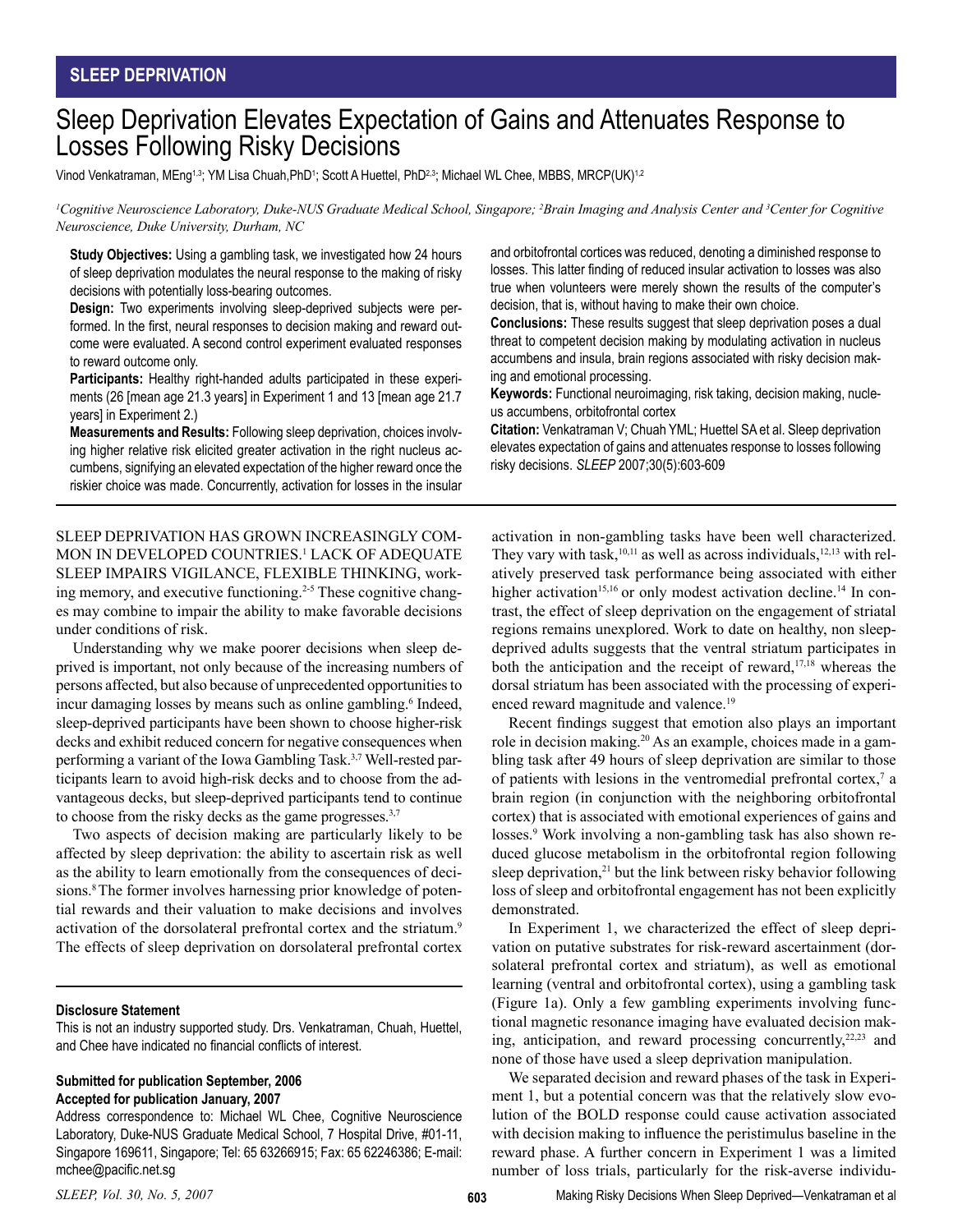

**Figure 1—(a)** A schematic of the gambling task used in Experiment 1, illustrating paired Low-Risk (left) and High-Risk (right) gambles. In each trial, subjects were presented with a pair of gambles and chose between them by pressing 1 of 2 buttons within 5 seconds. A red rectangle immediately appeared around the chosen gamble followed by small white balls, which spun around the perimeter of each gamble for between 1.5 to 4 seconds. The outcome of each gamble was indicated by the final position of the balls and reinforced by text messages that appeared for 1 second. This was then followed by a variable fixation of 1.5 to 6.5 seconds prior to the next trial. (b) A schematic of the task used in the Experiment 2, based on a High-Risk gamble. In each trial, subjects pressed a button as soon as the gamble appreared on the screen. In contrast to Experiment 1, the duration of the expectation phase was restricted to the completion of the current TR. Other aspects of the experiment were identical to Experiment 1.

als. To alleviate these concerns, we ran a second experiment that involved the presentation of passive gambles in which decision making was rendered unnecessary by having the computer make predetermined choices (consisting of equal number of losses and gains; Figure 1b).

# **METHODS**

#### **Participants**

Twenty-six right-handed, healthy adults (12 women, mean age  $= 21.3$ , SD = 1.6 years) participated in Experiment 1 and a further 13 adults (3 women, mean age  $= 21.7$ , SD  $= 1.5$  years) participated in Experiment 2. Wrist actigraphy was used to monitor the sleeping habits of the participants over the duration of the study (approximately 2 weeks). The actigraphy data of all the participants indicated habitually good sleep (ie, they usually went to sleep no later than 1:00 AM and woke no later than 9:00 AM). Participants refrained from smoking and did not ingest medications, stimulants, caffeine, or alcohol for at least 24 hours prior to scanning. The study was approved by the Singapore General Hospital Institutional Review Board, and informed consent was obtained from all participants.

#### **Study Procedure**

*SLEEP, Vol. 30, No. 5, 2007* **604** Participants visited the laboratory 3 times. They first attended a briefing session during which they were informed of the study

protocol and requirements and were practiced on the study task. At the end of this session, every participant was given an actigraph to wear throughout the study. The first scanning session took place approximately a week later. The order of the 2 sessions (rested wakefulness and sleep deprivation) was counterbalanced across all the participants and separated by 1 week. This was to minimize the possibility of residual effects of sleep deprivation on cognition for those participants whose sleep-deprivation session had preceded their rested-wakefulness session.<sup>24</sup> The rested-wakefulness session took place at 8:00 AM. For the sleep-deprivation session, participants were monitored in the lab from 6:30 PM onward, and scanning took place the next day at 7:00 AM. During the sleep-deprivation session, participants were allowed to engage in non-strenuous activities such as reading and watching videos.

# **Experiment 1: Procedure**

Three gamble types (Certain, Low-Risk and High-Risk) were arranged in 2 possible pairings: Certain/Low-Risk and Low-Risk/ High-Risk. All gambles were depicted on a pie chart in 2 neutral colors (brown and light green), highlighting the contrast between the 2 options in a risky gamble. A Certain gamble was associated with a 100% chance of winning the indicated sum. Risky gambles consisted of a choice between 2 rewards associated with paired probabilities of 25% and 75% or 50% and 50%. Volunteers always stood to gain in a Low-Risk gamble, whereas a High-Risk gamble involved the pairing of a loss with a significantly higher reward.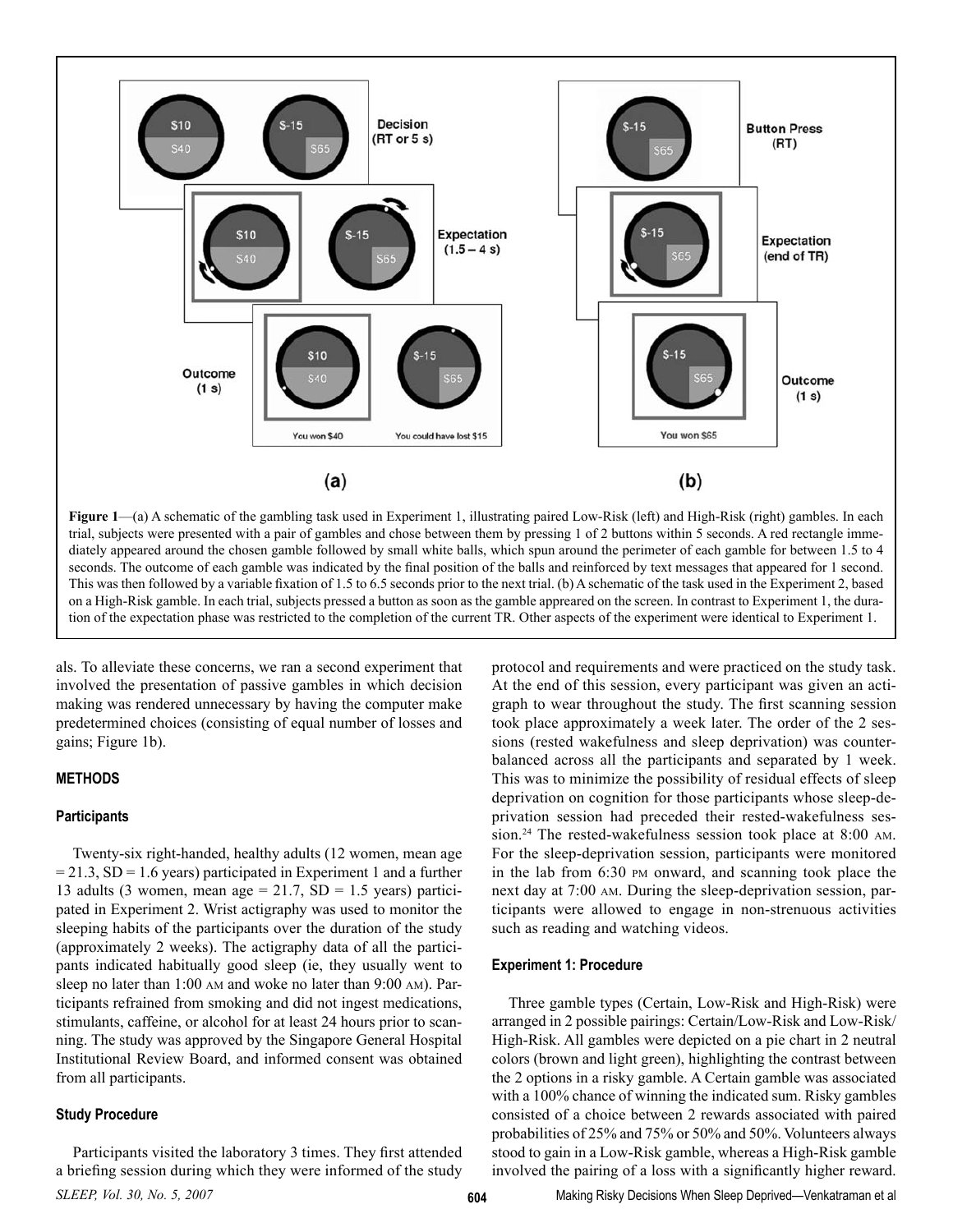The reward magnitude in a risky gamble was determined by taking into account the associated probabilities. The expected values were only approximately matched between the 2 pairs of gambles presented in individual trials, but they were balanced across all trials in the experiment. The reward values varied between \$4 and \$30 for Certain gambles (mean expected value = \$15), between \$2 and \$40 for Low-Risk gambles (mean expected value = \$16 in Certain/Low-Risk pairs and \$15 in Low-Risk/High-Risk pairs), and between \$30 and \$70 for High-Risk gambles (mean expected value  $= $14$ ). No trial was repeated within a session, but the same gamble pairs were used in both sessions.

Each session consisted of 6 runs. Each run started with a 15-second fixation interval, the first 10 seconds of which was discarded to allow for attainment of a steady state of scanner magnetization. Each run consisted of 10 trials of each of the 3 experimental conditions and lasted a total of 305 seconds. At the beginning of each trial, 2 gambles were presented, and subjects had to choose 1 of them by pressing the appropriate button on the response box within a 5-second interval (Figure 1). A ball then appeared on each of the gambles and spun along the circumference of the circles for 1.5 to 6.5 seconds. The payout on each of the gambles was determined according to where the ball stopped. A text message then appeared, stating the amount won, as well as what would have been won had the alternative decision been taken. This message appeared for 1 second and was replaced by a variable (1.5, 4, or 6.5 seconds) inter-trial fixation interval. All 20 trial types were randomized within each run for each session and for each subject. After 20 trials (or 290 seconds from onset of the run), a fixation cross appeared and remained till the end of the run.

In the event that the subject failed to respond within 5 seconds, the trial was classified as a lapse. In such an event, the balls proceeded to spin, and messages indicating potential earnings for each gamble appeared. Across the entire cohort, there were a total of 20 such trials during the rested-wakefulness session and 28 such trials following sleep deprivation. These lapse trials were modeled as separate nuisance predictors but were not analyzed.

#### **Experiment 2: Procedure**

In our analysis of imaging data from the first experiment, we found that interesting differences in the neural responses to different gamble outcomes manifested as negative deflections relative to baseline. To evaluate the possibility that this was a result of inadequate temporal separation of the BOLD response to the decision-making and reward-outcome phases of the trials, we modified the original experiment to capture the effects of reward processing while omitting decision making.

Each trial involved the presentation of a single Certain or a High-Risk gamble (Figure 1b). Subjects were instructed to respond to every gamble by pressing a single button as soon as the gamble appeared, thus maintaining a motor-response requirement but eliminating the decision phase. Following a response, a ball appeared and spun around the gamble for the remaining part of the current TR. The predetermined outcome of each trial, selected at random, was presented as a 1-second text message. Inter-trial intervals (fixation) varied between 1.5 to 6.5 seconds. Twenty trials of the Certain gamble and 40 trials of the High-Risk gamble, half of which resulted in losses and the other half in gains, were presented. These trials, with the same range of reward values as used for Experiment 1, were presented over 2 runs in each state.

We were interested only in the response to the outcomes for the High-Risk gambles in this study.

#### **Imaging Procedure**

Imaging was performed on a Siemens 3T Allegra system (Siemens Allegra, Erlangen, Germany). Stimuli were rear projected (Epson EMP 7250) and participants viewed them using an angled mirror fastened to the head coil. A bite-bar was used to reduce head motion. Thirty-six oblique axial slices were acquired in both experiments, approximately parallel to the AC-PC line, using a  $T2*$  weighted gradient-echo EPI sequence (TR = 2500 ms; effective TE = 30 ms; matrix =  $64 \times 64$ ; FOV =  $192 \times 192$  mm; 3.0-mm thickness, 0.3-mm gap). High-resolution anatomic reference images were obtained using a 3-dimensional MP-RAGE sequence. A high-resolution T1-weighted coplanar image was acquired in an identical orientation to the functional magnetic resonance data to facilitate registration of the functional runs to the 3D anatomic image.

#### **Data Analysis**

In Experiment 1, functional images from each subject were preprocessed and analyzed using BrainVoyager QX version 1.5.2 (Brain Innovation, Maastricht, Netherlands). Motion correction was performed. Inter-slice timing differences attributable to slice acquisition order were adjusted using linear interpolation. In the spatial domain, data were smoothed with a Gaussian smoothing kernel of 8 mm FWHM. A temporal high-pass filter of period 100 seconds was applied following linear trend removal. The functional images were aligned to coplanar high-resolution images, and the image stack was then aligned to a high-resolution 3D image of the brain. The resulting realigned data set was transformed into Talairach space.

Functional analysis at a voxel-by-voxel level was performed using a General Linear Model (GLM) with a total of 8 predictor variables (regressors) in each state (rested wakefulness, sleep deprivation). Four regressors were created for each decision type Certain/Low-Risk, Certain/Low-Risk, Low-Risk/High-Risk, Low-Risk/High-Risk). A fifth regressor (Expectation) was used to model the expectation phase, when the subjects had selected the gamble and were waiting for the results to be displayed. Three more regressors—Loss, Low-Gain, and High-Gain—were used to model the reward phase, depending on whether the actual winning was a loss, a small gain (less than \$25), or a large gain, respectively. Each regressor was convolved with a hemodynamic response function and its first temporal derivative. Because there were a large number of trials that fell under the small gain category, only the parameter estimates for Loss and High-Gain predictors were used in analyzing the effect of outcome. Voxelby-voxel repeated-measures analysis of variance (ANOVA) was performed on both the decision-making and outcome predictors across states, and a region was considered significantly active if it survived a threshold of  $P \le 0.001$ .

Functional data from Experiment 2 were preprocessed and analyzed in an identical fashion to Experiment 1. Functional analysis at a voxel-by-voxel level was performed using a GLM with a total of 3 predictors: Certain, Gain, and Loss in each of the states. Additional region-of-interest analyses were carried out in regions that showed a significant state-by-outcome interaction in the first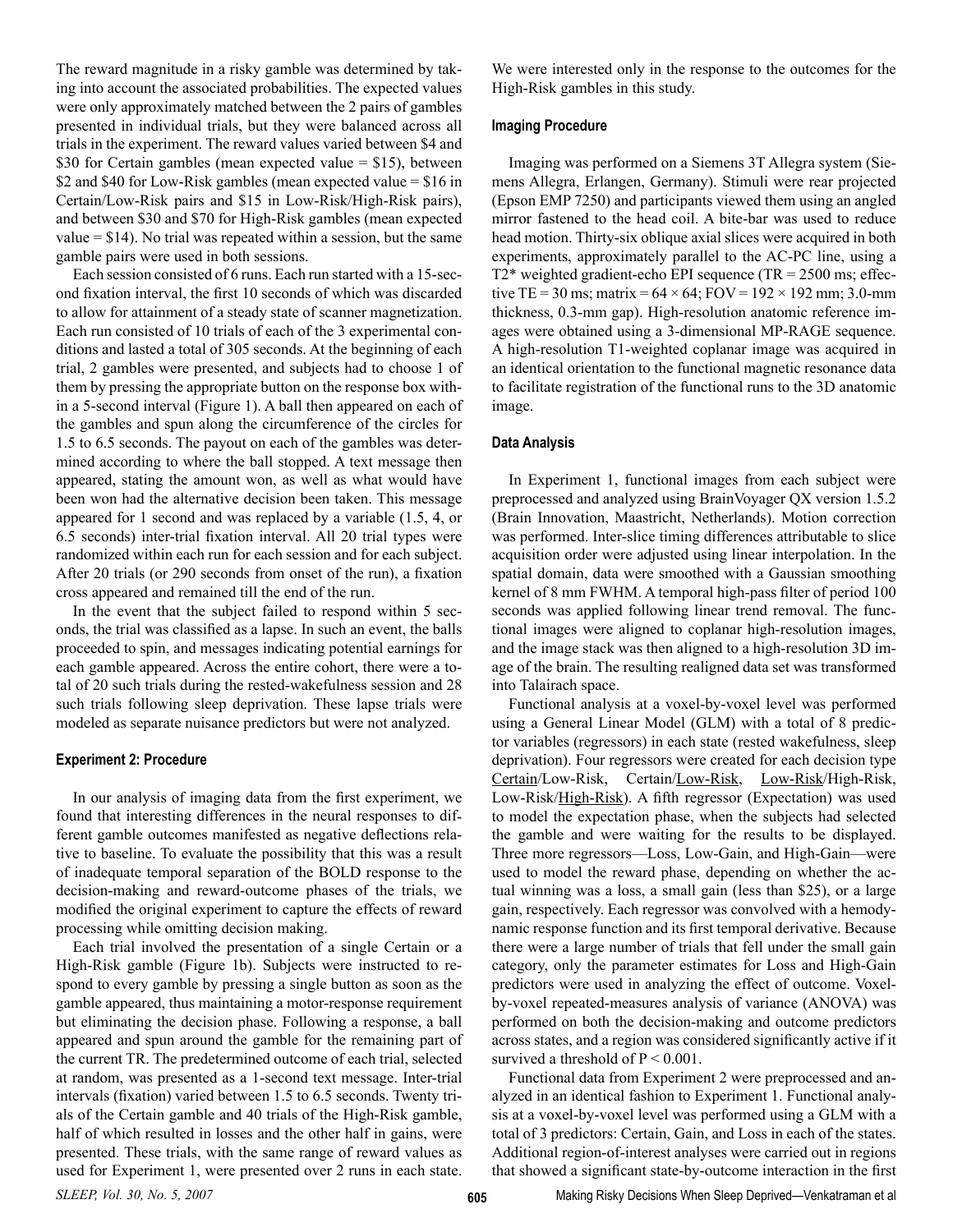

**Figure 2**—A significant effect of decision was found in the bilateral nucleus accumbens and caudate. The mean parameter estimates (± SEM) depict how activation in the right nucleus accumbens varied according to the decision made in different gambles: (i) choosing the Certain option in a Certain/Low-Risk gamble (C/LR), (ii) choosing the Low-Risk option in a Certain/Low-Risk gamble (C/LR), (iii) choosing the Low-Risk option in a Low-Risk/High-Risk gamble (LR/HR), and (iv) choosing the High-Risk option in a Low-Risk/ High-risk gamble (LR/HR). Within each gamble pair, there was greater activation of the right nucleus accumbens for decisions in-Figure 3—A significant effect of state in relation to decision mak-<br>volving greater risk.

experiment, namely left anterior insula and left orbitofrontal cortex.

# **RESULTS**

#### **Experiment 1: Behavioral Results**

A 4 (decision: Certain/Low-Risk, Certain/Low-Risk, Low-Risk/High-Risk, Low-Risk/High-Risk) by 2 (state: rested wakefulness, sleep deprivation) repeated-measures ANOVA on reaction times revealed significant main effects of decision ( $F_{1,25}$  = 20.1, P < 0.001) and state  $(F_{1,25} = 7.69, P = 0.01)$  but no interaction  $(F_{1,25} = 1.77, NS)$ . Participants took longer to make decisions following sleep deprivation (Table 1). Subjects also took less time to choose the Low-Risk option in both gamble pairs, indicating that this was the default option for most decisions.

We defined risk preference for each session as the number of times that the participant selected the riskier options: Certain/Low-Risk, Low-Risk/High-Risk. There was no significant difference in risk preference between the 2 states. Subjects earned an average bonus of \$35.50 (SD =  $$6.71$ ) for the rested-wakefulness session and \$35.70 ( $SD = $10.08$ ) for the sleep-deprivation session.



ing was present in the dorsal anterior cingulate, suggesting higher demands associated with resolving conflict when sleep deprived There was higher right nucleus accumbens activation for riskier decisions following sleep deprivation, suggesting a greater expectation of being rewarded for these risky decisions when sleep deprived. The mean parameter estimates  $(\pm$  SEM) depict how activation varied according to each decision in each state.

#### **Experiment 1: Neural Correlates of Decision Making**

Consistent with other studies, decision making in both states activated a common network of regions.25,26 This included bilateral activation of dorsolateral prefrontal cortex, anterior insula, precentral gyrus, thalamus, anterior cingulate cortex, intraparietal sulcus, and inferior parietal lobule. A 4 (decision) by 2 (state) repeated-measures voxel-by-voxel ANOVA revealed significant effects of risk in the bilateral nucleus accumbens, anterior insula and right caudate (greater activation for risky compared to conservative decisions, Figure 2a) and significant effects of state in the right nucleus accumbens and dorsal anterior cingulate (greater activation following sleep deprivation). Posthoc tests of nucleus accumbens activation showed that there was significantly greater activation following sleep deprivation only for riskier decisions (Figures 2b and 3; Table 2).

Contrary to some prior studies,<sup>10,27</sup> sleep deprivation did not

**Table 1**—Reaction times of decisions and the percentage of risky decisions made for each gamble type during normal sleep and following sleep deprivation

|                                | <b>Results</b>      |                          | t-value (Sig.) |  |
|--------------------------------|---------------------|--------------------------|----------------|--|
|                                | <b>Normal Sleep</b> | <b>Sleep Deprivation</b> |                |  |
| Reaction Time, ms              |                     |                          |                |  |
| Certain/Low-Risk               | $1660 \pm 362$      | $1827 \pm 390$           | 2.54(018)      |  |
| Certain/Low-Risk               | $1509 \pm 382$      | $1636 \pm 454$           | 2.98(.006)     |  |
| Low-Risk/High-Risk             | $1745 \pm 441$      | $1777 \pm 452$           | $0.89$ (NS)    |  |
| Low-Risk/High-Risk             | $1821 \pm 518$      | $1946 \pm 568$           | 2.13(0.043)    |  |
| Percentage of Risky Choices, % |                     |                          |                |  |
| Certain/Low-Risk               | $65.51 \pm 13.1$    | $68.91 \pm 14.0$         | $1.53$ (NS)    |  |
| Low-Risk/High-Risk             | $41.98 \pm 14.8$    | $40.51 \pm 10.1$         | $0.64$ (NS)    |  |

Data are presented as mean ± SEM. The t values represent the effect of state on these measures, investigated using paired-samples tests.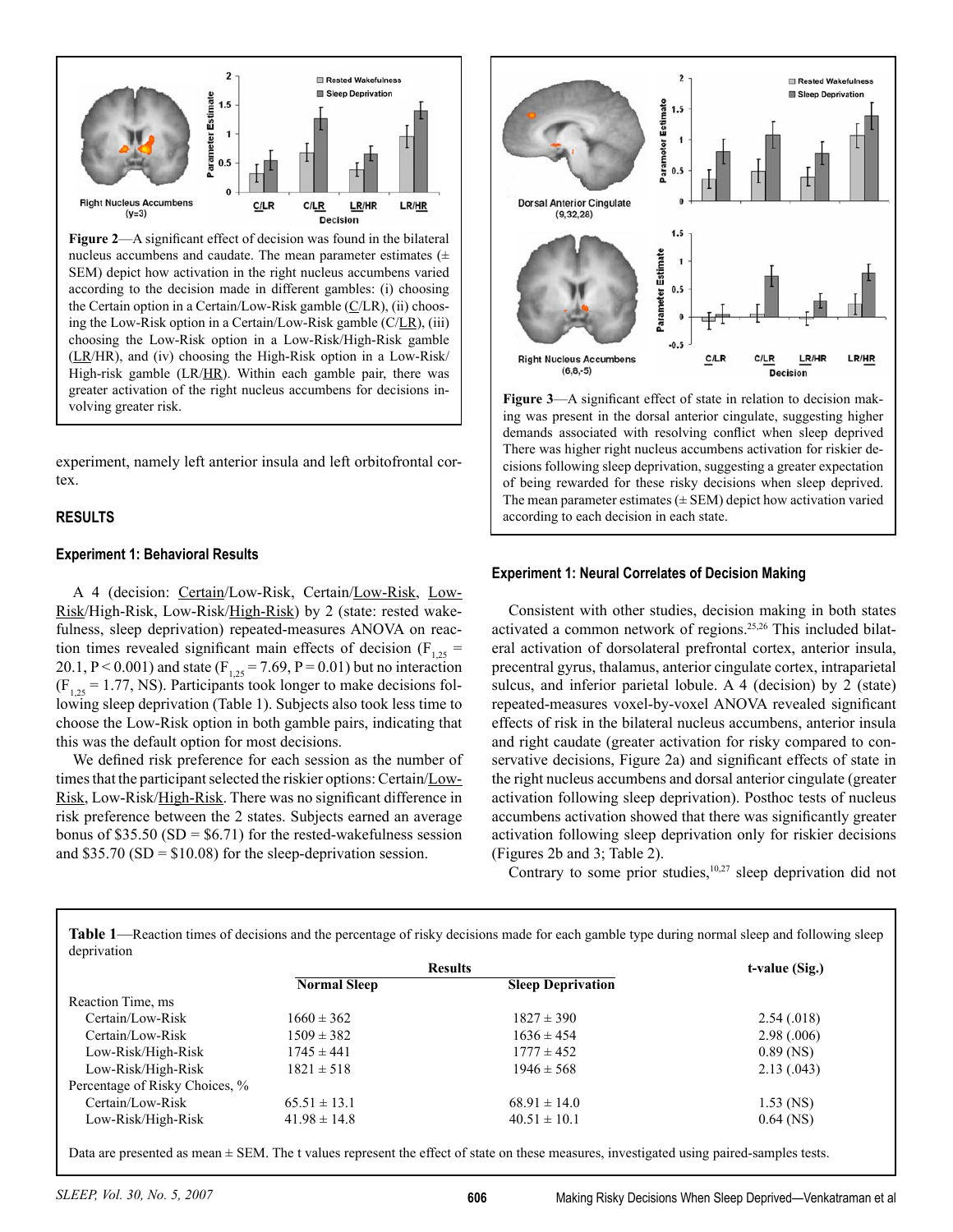

as an interaction between state and outcome in Experiment 1. The greater activation in this region following normal sleep might reflect a signal to avoid subsequent disadvantageous decisions.

have an effect on activation in the dorsolateral prefrontal cortex, an area important for maintaining task goals.28 There was also a notable paucity of performance lapses compared with our prior studies that tested working memory and inhibition,<sup>12,29</sup> attesting to higher motivation levels associated with the reward-bearing nature of the gambling task.

# **Experiment 1: Neural Correlates of Reward Processing**

A 2 (outcome: Loss, High-Gain) by 2 (state) repeated-measures voxel-by-voxel ANOVA showed that sleep deprivation significantly reduced activation in both right and left anterior insula, as well as ventrolateral prefrontal cortex, left orbitofrontal cortex, and right superior frontal gyrus. Independent of state, greater activation for losses relative to gains occurred in bilateral anterior insula, anterior cingulate cortex and intraparietal sulcus. Greater activation for gains compared to losses was observed in the ventral striatum, including the nucleus accumbens and anterior medial prefrontal cortex. A significant state-by-outcome interaction was also present in the left anterior insula, left orbitofrontal cortex, and right superior frontal gyrus (Figures 4 and 5, Table 3).

**Table 2**—Talairach coordinates of regions that demonstrate significant ( $P < 0.001$ ) effects of decision or state in a 4 (decision) by 2 (state) voxel-by-voxel repeated-measures analysis of variance for decision making

| <b>Region of Interest</b> | <b>Hemisphere</b> | Peak Talairach<br><b>Coordinates</b> |       |      | <b>F</b> value |
|---------------------------|-------------------|--------------------------------------|-------|------|----------------|
|                           |                   | X                                    | у     | z    |                |
| <b>Effect of Decision</b> |                   |                                      |       |      |                |
| Nuclues Accumbens         | L                 | $-12$                                | 2     | $-2$ | 20.48          |
|                           | R                 | 9                                    | $-1$  | $-4$ | 21.21          |
| Caudate                   | R                 | 18                                   | 8     | 10   | 18.34          |
| Anterior Insula           | R                 | 33                                   | 23    | 4    | 12.92          |
| Thalamus                  | L                 | $-3$                                 | $-16$ | 7    | 10.24          |
| <b>Effect of State</b>    |                   |                                      |       |      |                |
| Dorsal Anterior           |                   |                                      |       |      |                |
| Cingulate                 | R                 | 9                                    | 32    | 28   | 15.28          |
| Nucleus Accumbens         | R                 | 6                                    | 8     | $-5$ | 13.01          |
|                           | L                 | $-15$                                | 5     | $-8$ | $9.09*$        |
| $*P < 0.005$              |                   |                                      |       |      |                |

# **Experiment 2: Reward Processing without Decision Making**

Parameter estimates from regions of interest in left anterior insula, right superior frontal gyrus, and left orbitofrontal regions, defined by the activation mask obtained from Experiment 1, were subjected to a 2 (Outcome: Loss, Gain) by 2 (State) repeated-measures ANOVA. A significant outcome by state interaction was obtained for the left anterior insula (Figure 5) but not for the right superior frontal gyrus and left orbitofrontal cortex. These findings corroborated our earlier observation pertaining to a reduced activation for losses following sleep deprivation in left anterior insula. The absence of significant effects in the left orbitofrontal cortex and right superior frontal gyrus could be attributed to a lack of need to adapt future decisions based on feedback from the current trial.

# **DISCUSSION**

The present findings illustrate how sleep deprivation modulates the neural substrate for decisions that involve tradeoffs between



tion between state and outcome in both experiments. The significantly reduced activation to losses following sleep deprivation indicates reduced response to losses incurred from risky decisions.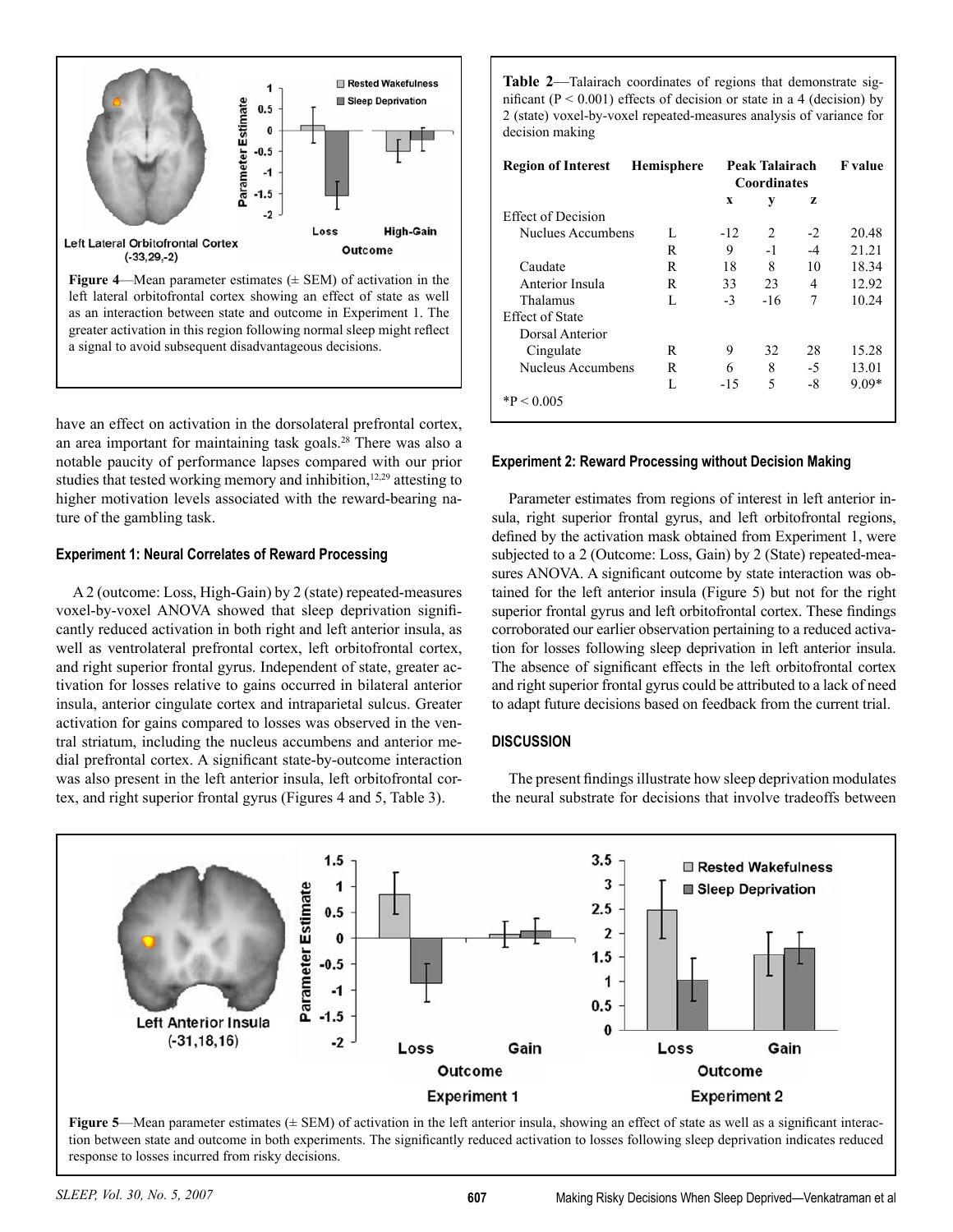**Table 3**—Talairach coordinates of regions that demonstrate significant  $(P < 0.001)$  effects of outcome or state in a 2 (outcome: loss, high-gain) by 2 (state) voxel-by-voxel repeated measures analysis of variance for decision outcomes

| Region of Interest                 | Hemisphere   | Peak Talairach<br>Coordinates |                |      | F value |
|------------------------------------|--------------|-------------------------------|----------------|------|---------|
|                                    |              | X                             | y              | z    |         |
| <b>Effect of Outcome</b>           |              |                               |                |      |         |
| Anterior Cingulate                 | R            | 6                             | 14             | 37   | 71.85   |
| <b>Medial Prefrontal</b>           |              |                               |                |      |         |
| Cortex                             | L            | -6                            | 41             | $-5$ | 61.74   |
| Precentral Gyrus                   | R            | 42                            | 2              | 37   | 37.11   |
| Anterior Insula                    | R            | 33                            | 14             | 1    | 33.75   |
|                                    | L            | $-33$                         | 17             | 1    | 31.84   |
| Nucleus Accumbens                  | L            | $-12$                         | 5              | $-2$ | 29.86   |
|                                    | R            | 18                            | $\overline{c}$ | $-5$ | 24.83   |
| <b>Intraparietal Sulcus</b>        | L            | $-30$                         | $-67$          | 40   | 20.17   |
|                                    | R            | 33                            | $-66$          | 34   | 18.49   |
| <b>Effect of State</b>             |              |                               |                |      |         |
| Anterior Insula                    | L            | $-36$                         | 20             | 13   | 22.85   |
|                                    | R            | 30                            | 26             | 4    | 12.37   |
| Lateral Orbitofrontal              |              |                               |                |      |         |
| Cortex                             | L            | $-30$                         | 32             | $-2$ | 11.63   |
| <b>Inferior Frontal Gyrus</b>      | R            | 27                            | 32             | 16   | 13.45   |
|                                    | $\mathbf{L}$ | $-25$                         | 47             | 13   | 11.85   |
| Superior Frontal Gyrus             | R            | 21                            | 29             | 42   | 13.86   |
| State $\times$ Outcome Interaction |              |                               |                |      |         |
| Anterior Insula                    | L            | $-31$                         | 18             | 16   | 29.39   |
| Lateral Orbitofrontal              |              |                               |                |      |         |
| Cortex                             | L            | $-33$                         | 29             | $-2$ | 39.53   |
| Superior Frontal Gyrus             | R            | 20                            | 38             | 43   | 25.32   |
|                                    |              |                               |                |      |         |

potentially higher gains associated with the risk of a loss. Historically, although several studies have shown sleep deprivation to be associated with increased risk-taking behavior, these have involved at least 36 hours of sleep deprivation.<sup>3,7</sup> Here, we found that 24 hours of sleep deprivation modulated neural systems associated with decision making in the absence of (and plausibly prior to) behaviorally manifest changes in risk preference. Our findings suggest that imaging data might lead standard behavioral measures in detecting this cognitive phenomenon.

#### **Effects of Sleep Deprivation on Decision Making**

Following sleep deprivation, greater activation of the dorsal anterior cingulate was observed in the decision-making phase irrespective of the type of decision made. The contributions of the cingulate to cognitive control include the detection of errors as well as monitoring for response conflict, $31$  and the present findings may reflect greater effort in resolving the conflict between maximization of expected value and minimization of regret when sleep deprived.<sup>32</sup>

Activation of the nucleus accumbens is typically associated with gain prediction and has been shown to correlate with the magnitude of anticipated gains.<sup>17,18</sup> Recently, activation in this region was shown to precede risky choices in a financial decisionmaking task.33 In this study, we observed increased activation in this region for the riskier decisions in both states. Additionally, choosing gambles with higher risk relative to the alternative gamble elicited significantly greater activation in the right nucleus accumbens following sleep deprivation.

We hypothesize that this increased activation could represent an increased expectation of winning the higher payout associated with the riskier decision. Thus, whereas sleep-deprived volunteers faced with any decision show behavioral and imaging features of heightened response conflict, only making a relatively higher risk choice is accompanied by a greater expectation for being rewarded.

#### **Effects of Sleep Deprivation on Reward Processing**

The flip side to the emotional high of being rewarded for a gamble is being able to learn from disadvantageous decisions. As this involves processing of emotions related to loss and regret, we evaluated the influence of sleep deprivation on emotional responses to decision outcome by comparing activation associated with losses and gains across the states.

In both experiments, selectively attenuated responses for loss in the insula may correspond to reduced disappointment in response to losses. The insular cortex, through its afferent and efferent connections to the medial and orbital prefrontal cortex, anterior cingulate, and amygdala, is thought to evaluate the emotional significance of a stimulus and generate an appropriate affective response.34 In contexts that do not involve counterfactual reasoning, as in Experiment 2, the insula appears to respond to both positive and negative outcomes. However, only the response to losses appears to be consistent across experiments, corroborating accounts that this region is important in signaling disappointment.<sup>35,36</sup>

The lateral orbitofrontal cortex appears to be sensitive to the magnitude of punishment.37,38 Reduced activation in this region to losses under conditions of sleep deprivation in Experiment 1 suggests a state-dependent impairment of the learning of negative reward associations. Damage to the orbitofrontal cortex is thought to impair learning and the ability to reverse reward associations, perhaps by disrupting the ability to use emotional markers to guide decisions.39 Regret following poor decisions is 1 such emotional marker. In Experiment 1, losses elicited significant lateral orbitofrontal cortex activation when subjects were sleep deprived, possibly reflecting learning to avoid subsequent bad decisions.<sup>22</sup> As regret (distinct from disappointment) and response learning are contingent on being able to influence outcome through choice, it is possible that the lack of effect in the orbitofrontal region in the second experiment could stem from the predetermined nature of outcomes.

# **CONCLUSIONS**

Sleep deprivation was associated with increased activation in the nucleus accumbens for risky decisions, indicating a possible shift toward risk-seeking behavior.<sup>33</sup> Additionally, there was decreased activation in the anterior insula following losses when sleep deprived. Finally, the attenuation of activation in the orbitofrontal cortex suggests that, in addition to altering risk preferences, sleep deprivation may also diminish the ability to learn from the negative consequences of risky behavior.

#### **ACKNOWLEDGMENTS**

This work was funded by DSO National Laboratories, Singapore (No. DSOCL05141) and the SingHealth Foundation. We